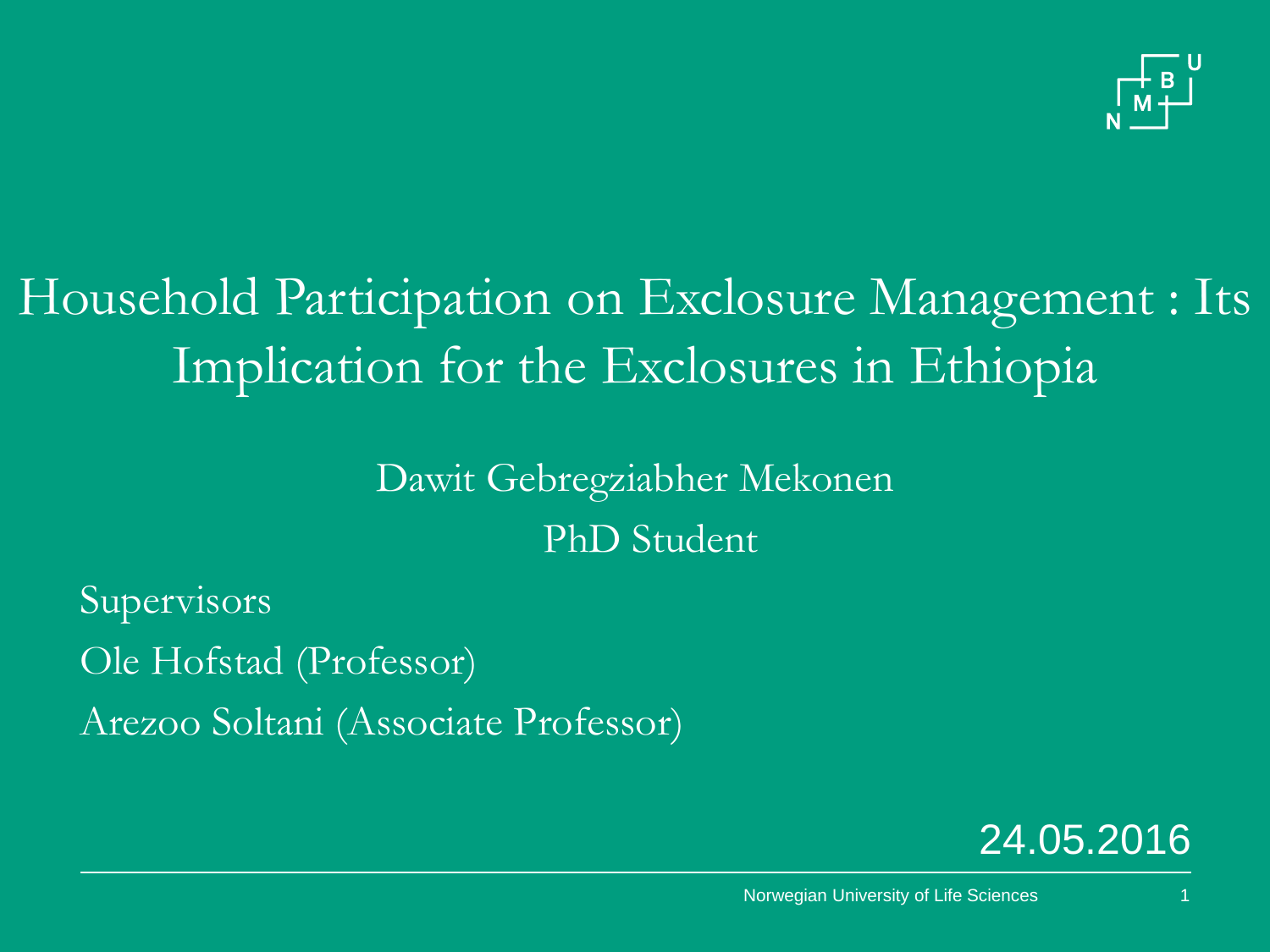

### **Introduction**

• Local community participation is important for the successful management of natural resources

- The local community participate on:
	- Soil and water conservation such as water harvesting
	- Planting of seedlings, digging pits
	- Contribute in cash or in kind payment for guards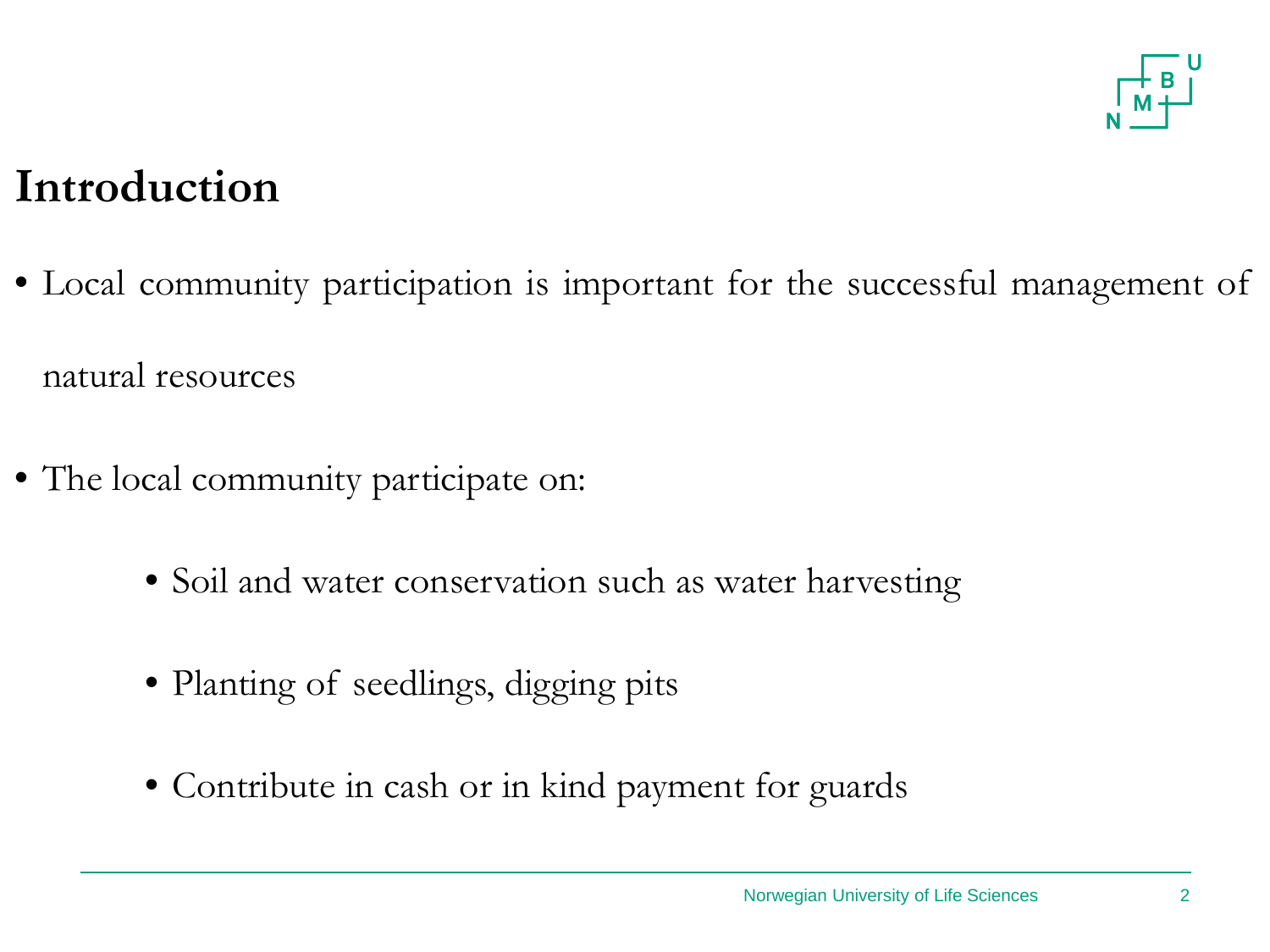### **Statement of the problem**



- Identifying factors affecting participation of local community on the management of exclosures has paramount importance for devising alternative management options for the exclosures.
- The factors influencing participation of households on the management of exclosures have not been critically studied in the study area.
- Therefore, the study is designed to identify factors that influence participation decision of the households in the study area.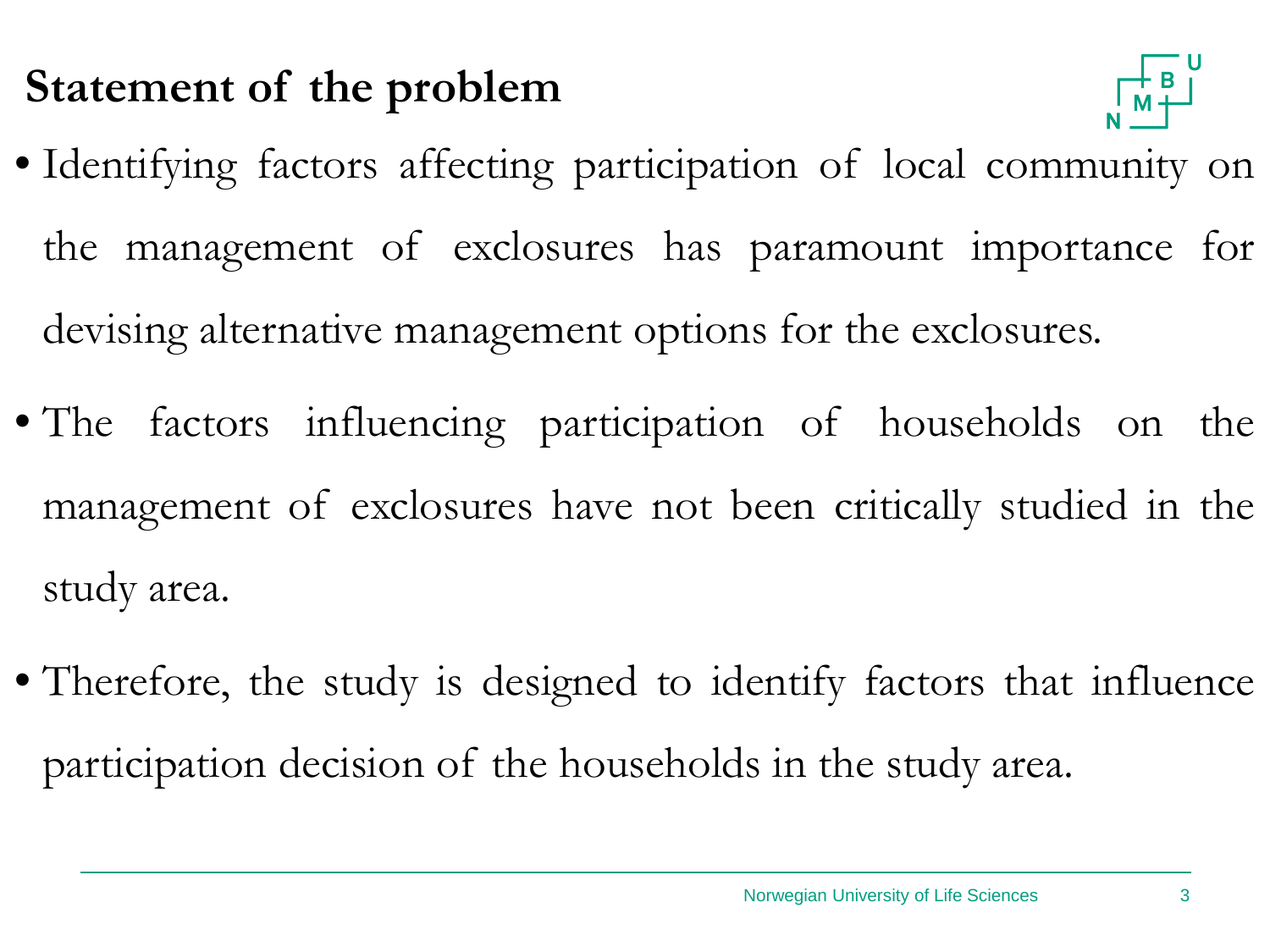### **Statement of the problem**



- Mekuria *et al.* (2011), (Mekuria *et al.*, 2007), Shylendra (2002), (Gebremedhin *et al.*, 2003), Dolisca *et al.* (2006), (Atmiş *et al.*, 2007), these are authors who did study on factors affecting participation on forest management
- **Objective**
- To identify factors influencing household participation on the management of exclosures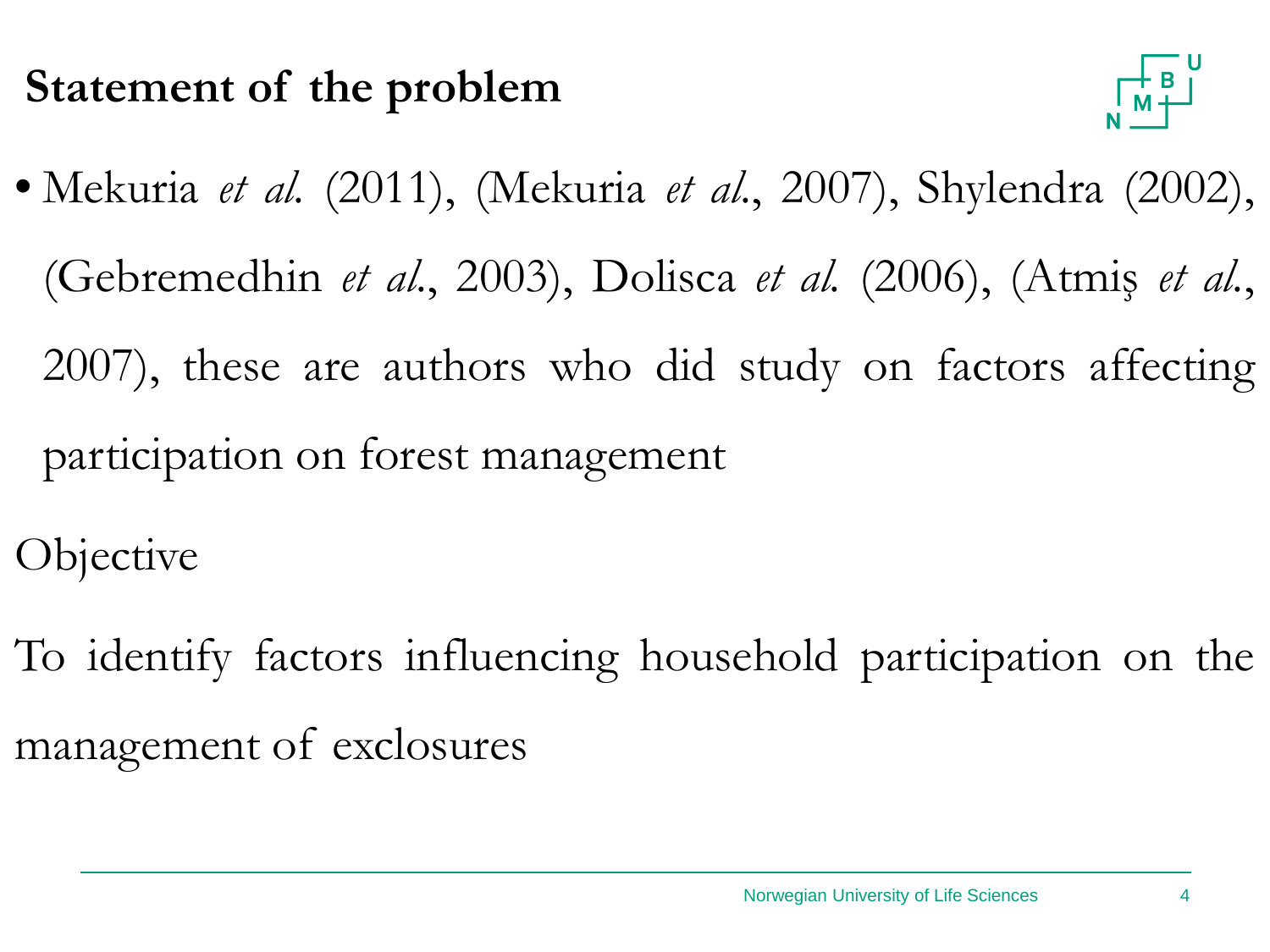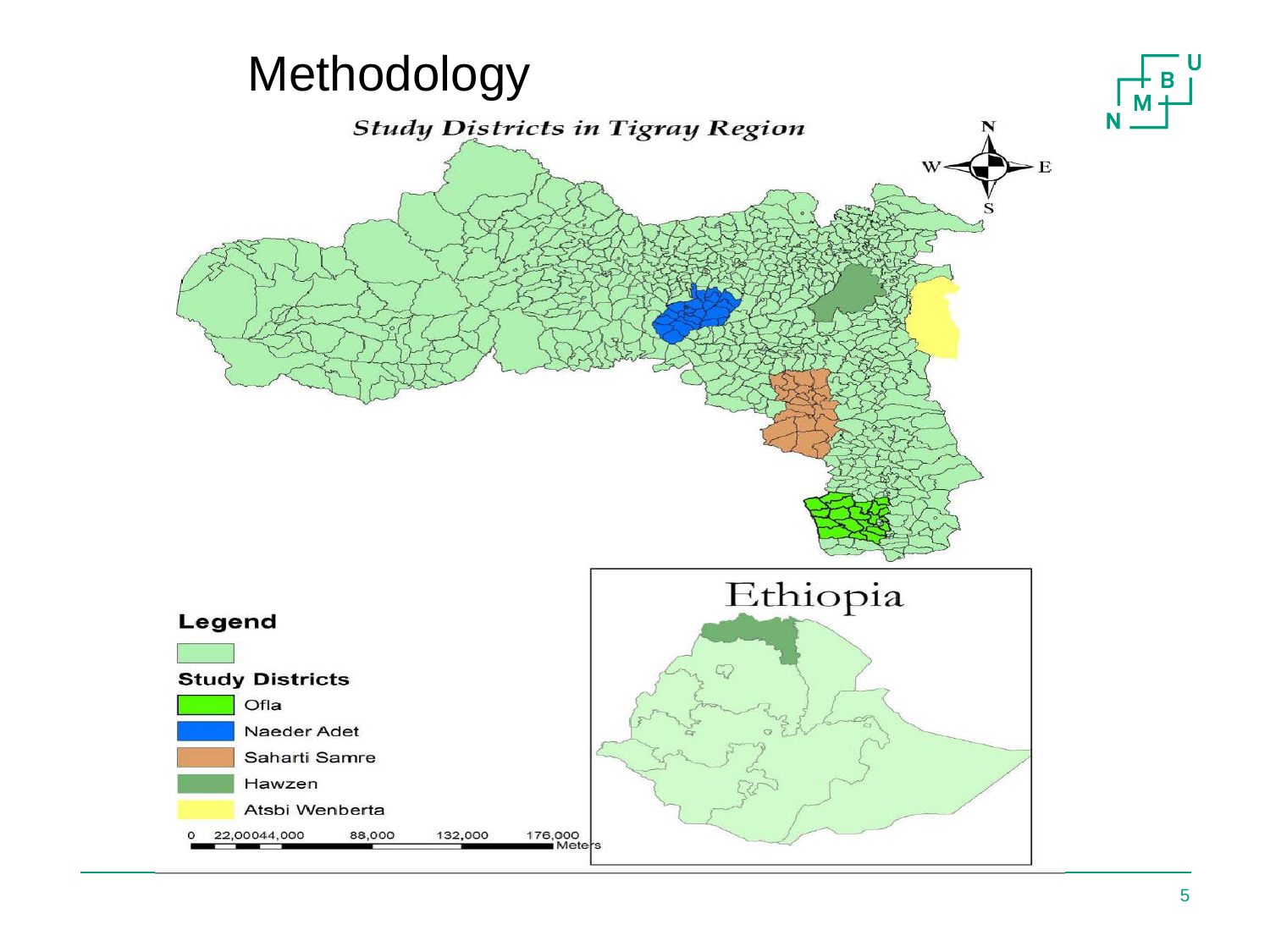## **Sampling Method**



- Nine exclosures, three from each agroecology were selected for this study.
- The study has employed 450 sampled households selected proportion to sample size from the nine exclosures.
- However, only 446 households with complete information were used for data analysis.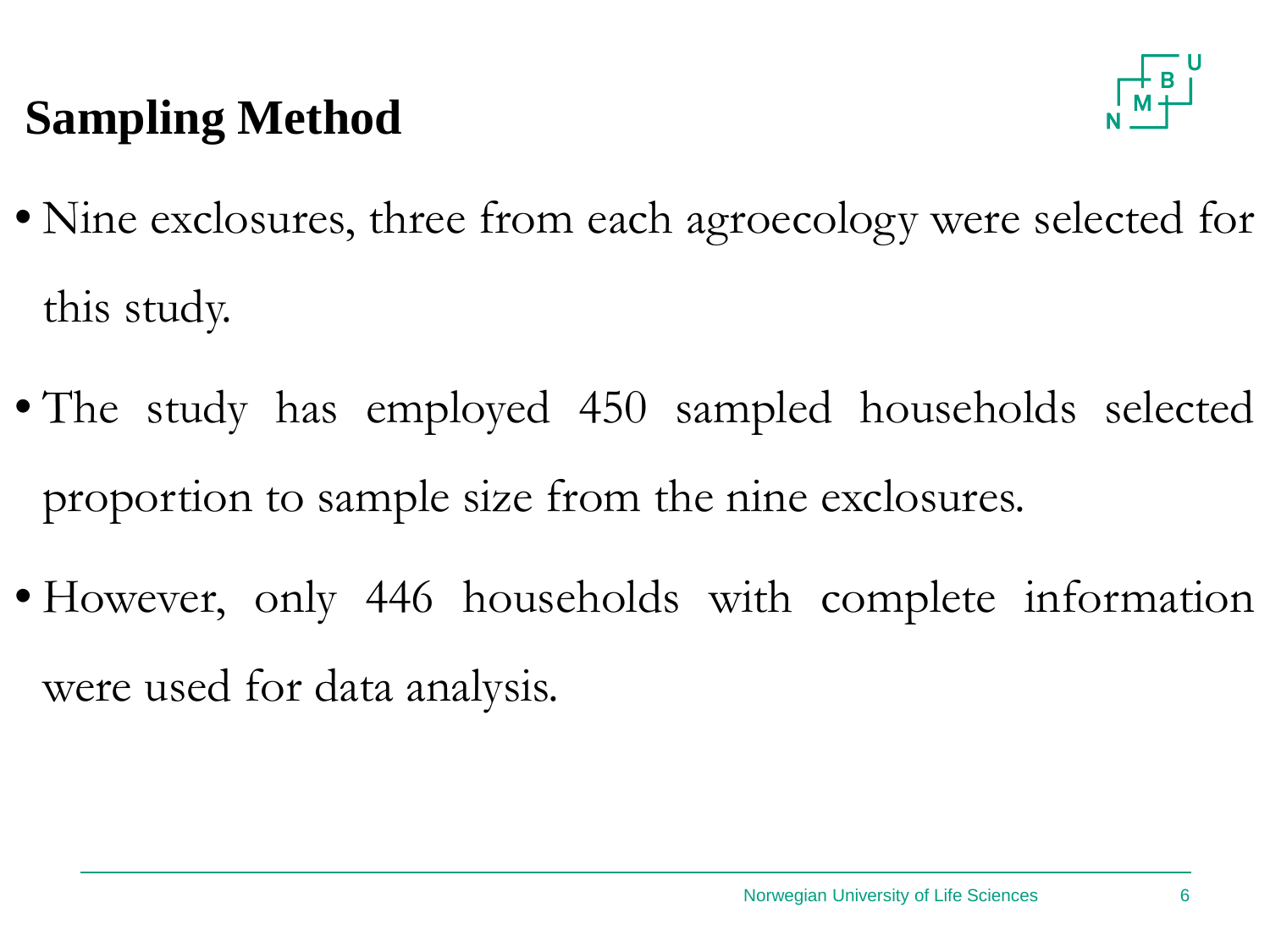

## **Method of Analysis**

- Chi-square and t test will be used to assess differences in the categorical and continuous measures respectively
- The dependent variable is participation decision and it is considered as dummy
- probit model is easy for interpretation since the marginal effects are expressed in probabilities.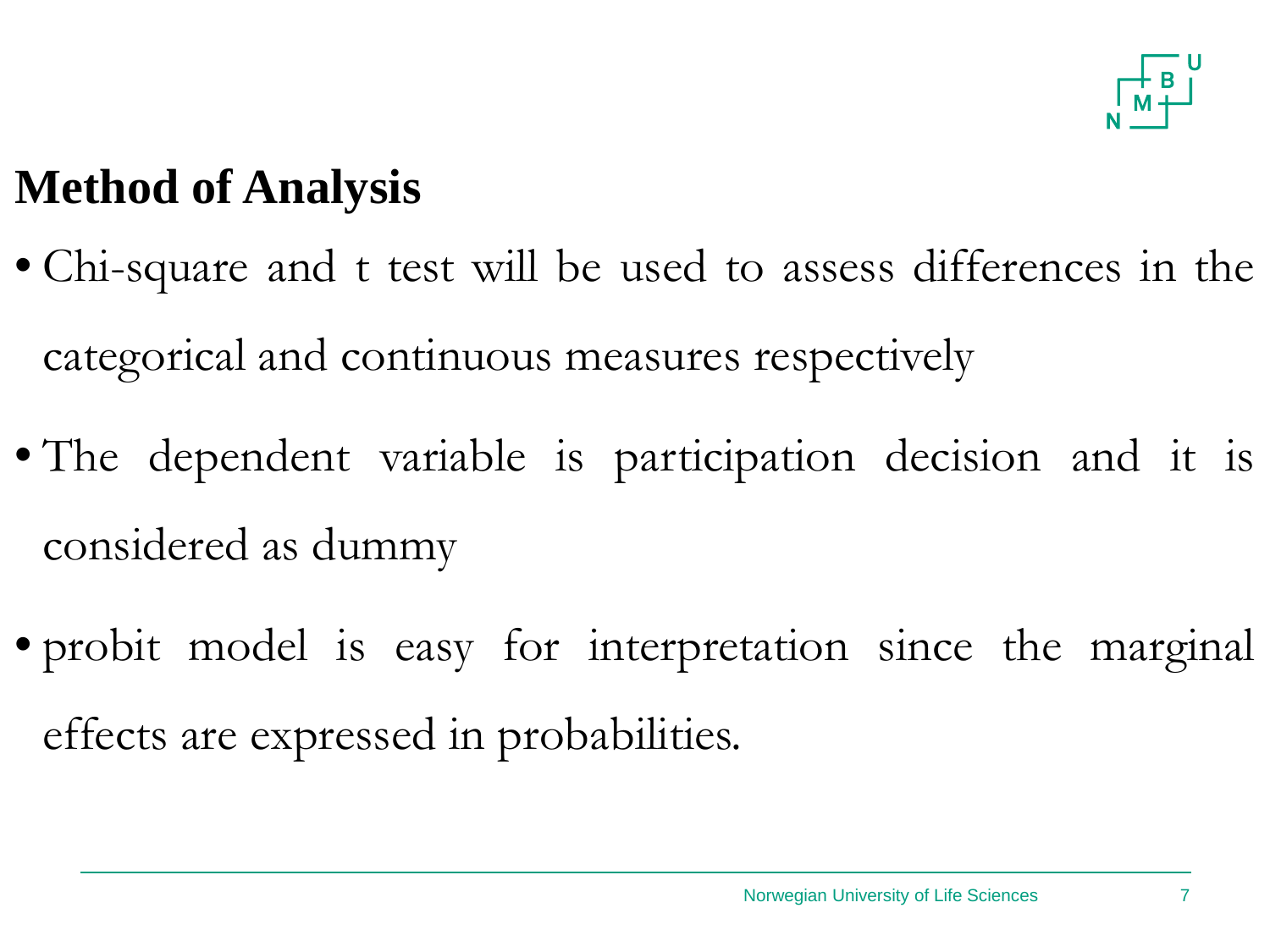

### **Method of Analysis**

• Hence, the probit model will be used to analyze the factors influencing households' participation decision in the management of exclosures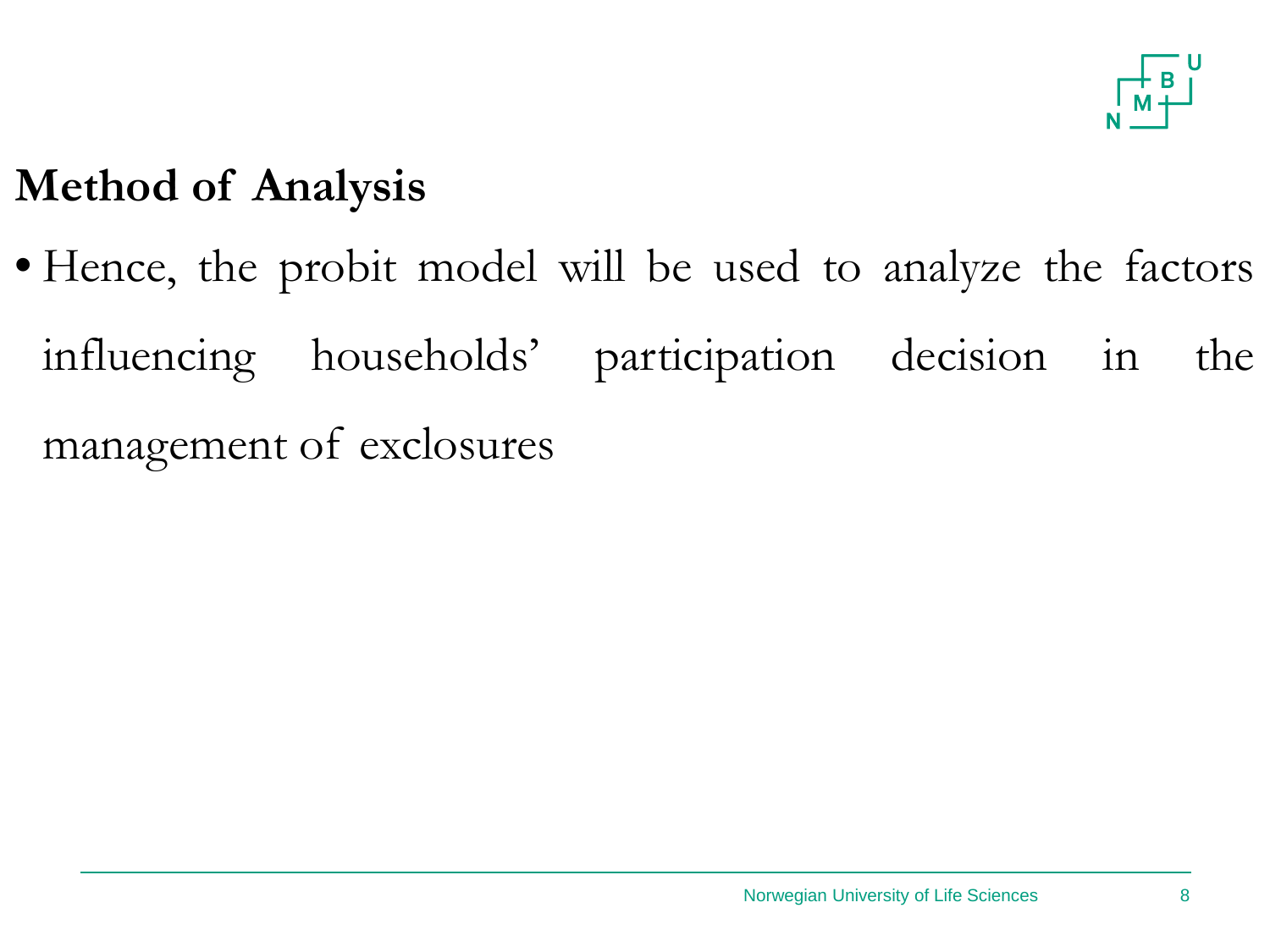

- From the total sampled households 446, 85(19.6%) replied that they did not participating in the management of exclosures while the majority of the sampled households 361(80.4%) replied that that had participated in the management of exclosures in the last 3 years.
- From 446 sampled households 107(23.99%) are female headed households while the remaining 339(76.01%) are male headed households.
- All the sampled households revealed that they had access to credit from either from governmental organizations or from individuals.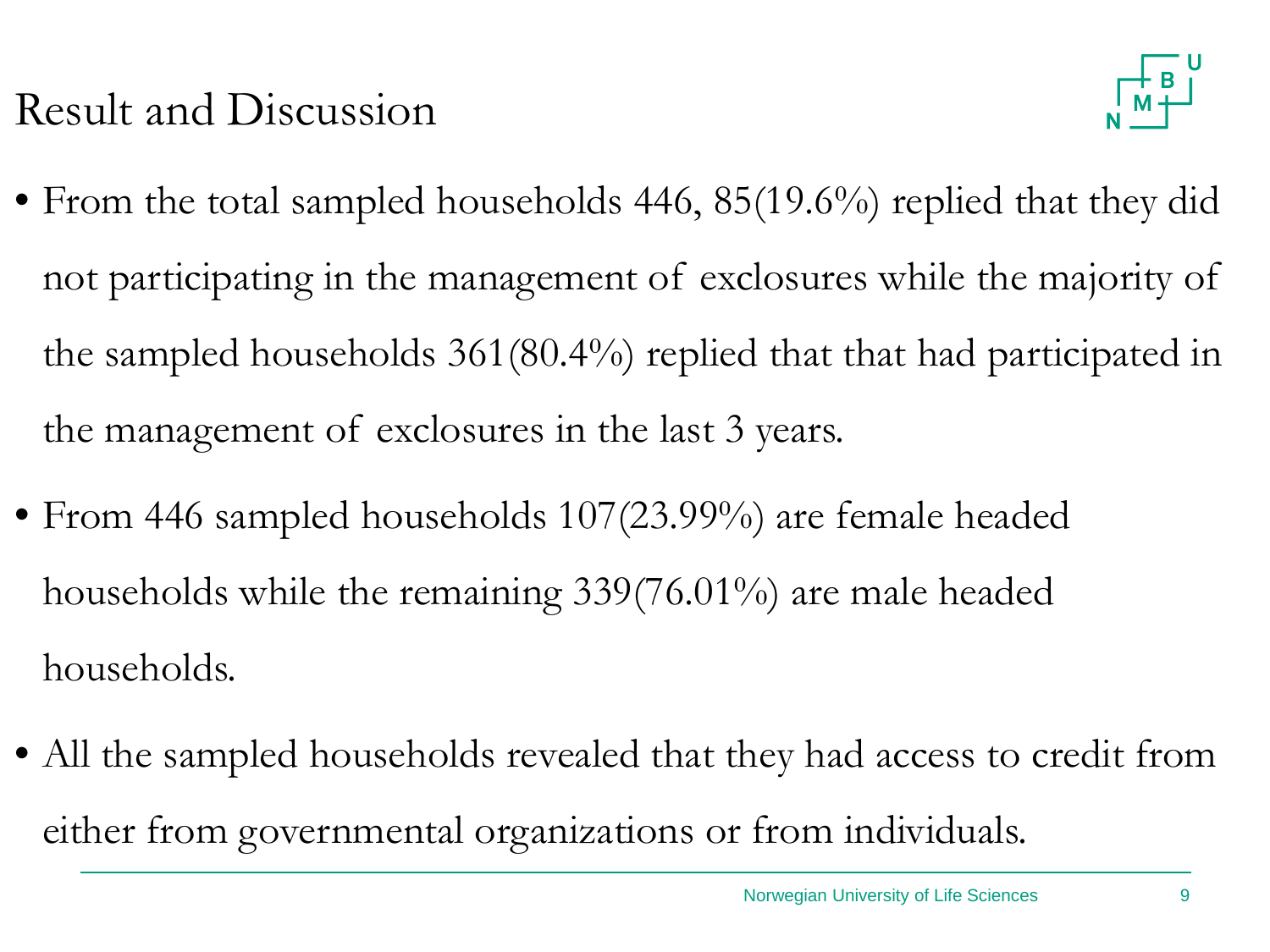

#### Mean of continuous variables across the exclosures

| Variable      | Exclosures |       |       |       |       |       |       |       |       |
|---------------|------------|-------|-------|-------|-------|-------|-------|-------|-------|
|               | Mean       | Mean  | Mean  | Mean  | Mean  | Mean  | Mean  | Mean  | Mean  |
| Agehh         | 57         | 57    | 55    | 45    | 46    | 48    | 43    | 55    | 50    |
| <b>TLU</b>    | 3.267      | 4.630 | 3.414 | 3.532 | 3.019 | 3.295 | 4.643 | 3.796 | 3.797 |
| Totalland(ha) | .52        | .70   | .51   | 1.71  | .85   | 1.29  | .79   | .72   | .86   |

1=Zibanbrile 2=Abeldega 3=Gumbeho 4=Tsaedaemni 5=Maytekli 6=Tensuka 7=Dip 8=Tumbokle and seka 9=Adigedaw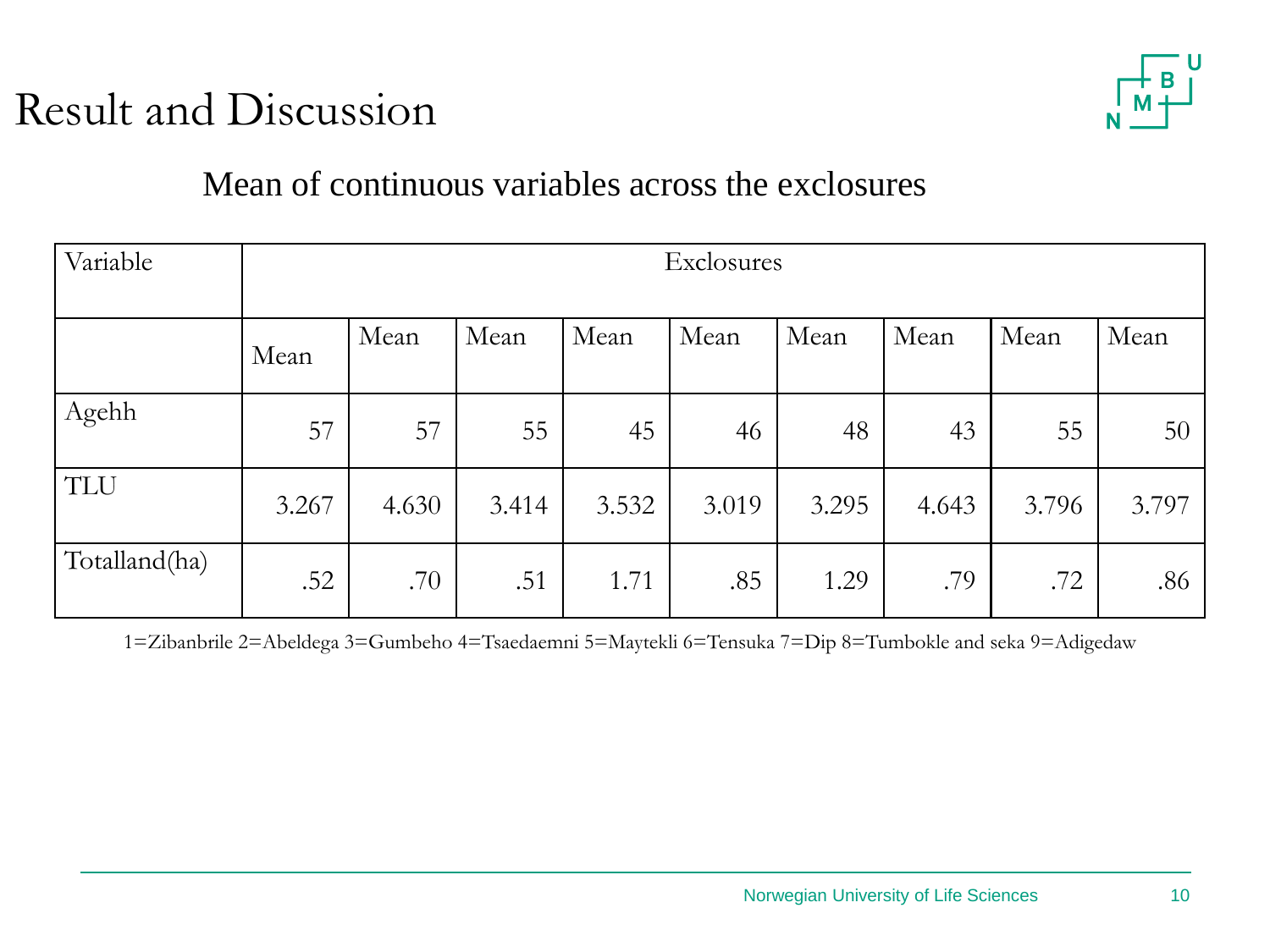

#### Analysis of variance across the exclosures across the exclosures

| Variable                          | F value | P value     |
|-----------------------------------|---------|-------------|
| Agehh                             | 5.278   | $0.000***$  |
| TLU                               | 1.535   | 0.143       |
| Average number of extension visit | 0.788   | 0.614       |
| Number of houses                  | 3.887   | $0.000$ *** |
| Total land (ha)                   | 29.325  | $0.000***$  |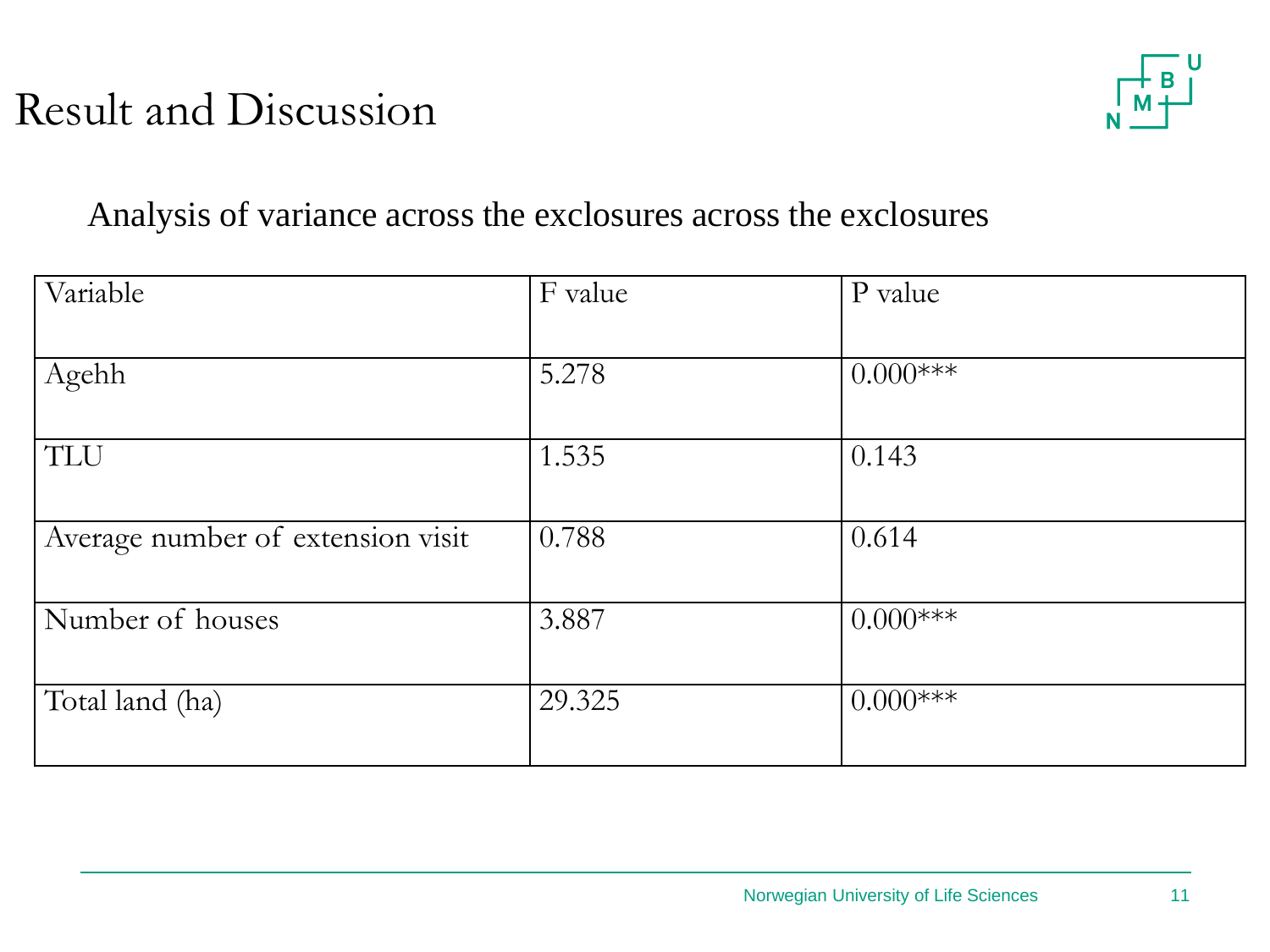

#### Chi-squared test of significance between two categorical variables

| Variable              |          | Nonparticipants | Participants | Chi-square value |  |
|-----------------------|----------|-----------------|--------------|------------------|--|
|                       | No       | 64              | 190          |                  |  |
| Did you take credit   | Yes      | 174             | 171          | $14.413***$      |  |
| Participation on      | No       | 55              | 115          | 31.475***        |  |
| agricultural training | Yes      | 30              | 246          |                  |  |
| Do you get extension  | No       | 55              | 166          | $9.647***$       |  |
| service               | Yes      | 30              | 195          |                  |  |
|                       | $\rm No$ | 69              | 251          |                  |  |
| Radio ownership       | Yes      | 16              | 109          | $4.466**$        |  |

The Pearson chi-square test revealed that there is statistically significant difference on the participation of exclosures between those who took credit or who did not. From the descriptive result, most of those who took credit are participation on the management of exclosures. *Hence, there is a need to give due attention to engage the rural household be beneficiary of different credit arrangements.*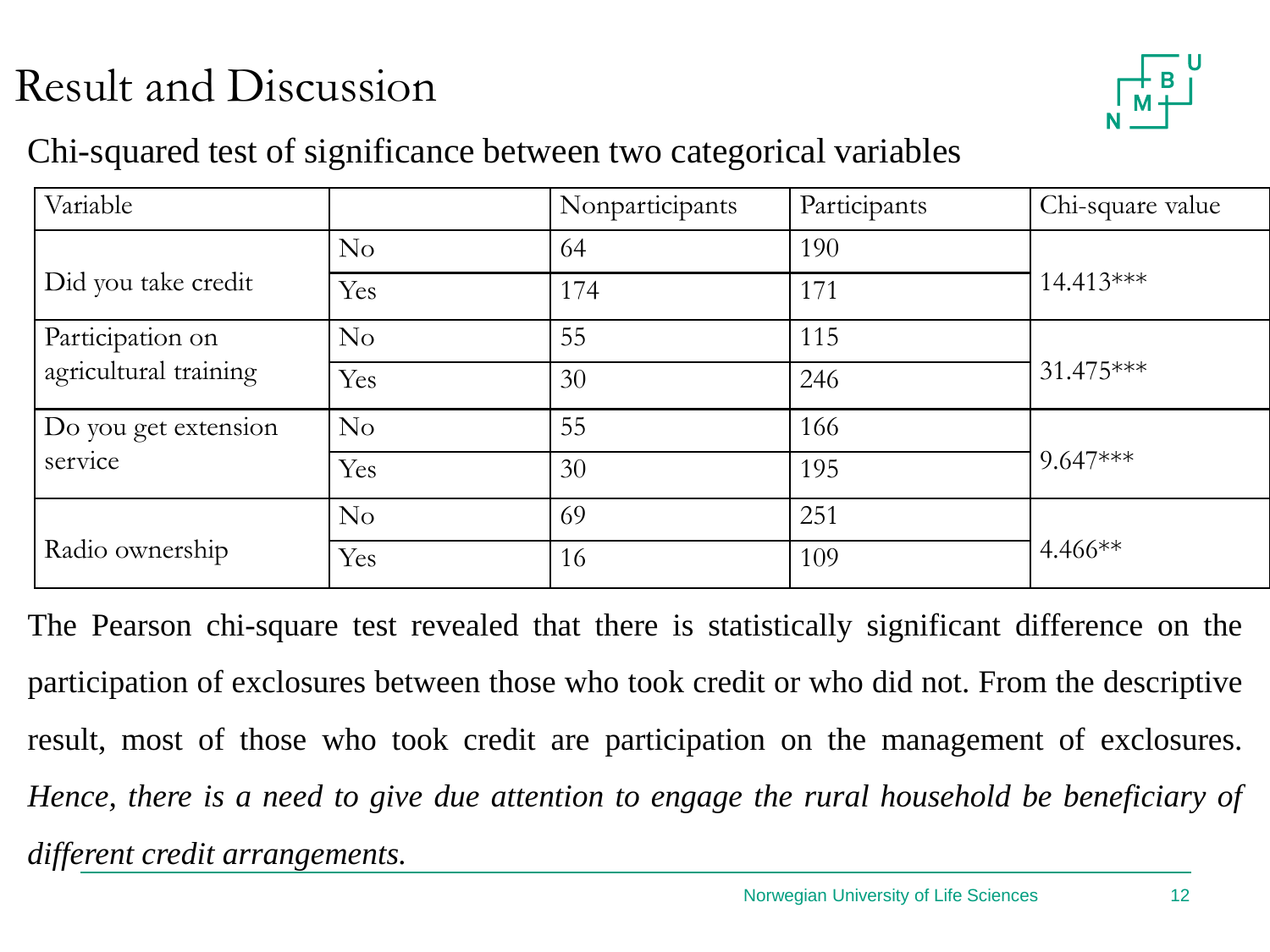



Result of Independent sample t test of continuous variable on categorical variable

| Variable                  | Participants | Nonparticipants | T value     |
|---------------------------|--------------|-----------------|-------------|
| TLU ownership             | 3.70         | 3.02            | $2.226**$   |
| Total land holding (ha)   | 1.076        | 0.714           | $-5.673***$ |
| Age of the household head | 48.43        | 56.36           | $-4.560***$ |

\*\*\*, \*\* and\* indicate statistically significant at 1, 5 and 10% respectively

The independent samples t test revealed that ownership of livestock in Tropical Livestock Unit (TLU) has brought about statistically significant difference on the participation of exclosures. From the descriptive statistics, those who are participating have larger TLU. *Hence, policies aiming developing the livestock ownership of the rural community could enhance the households' participation on the exclosures.*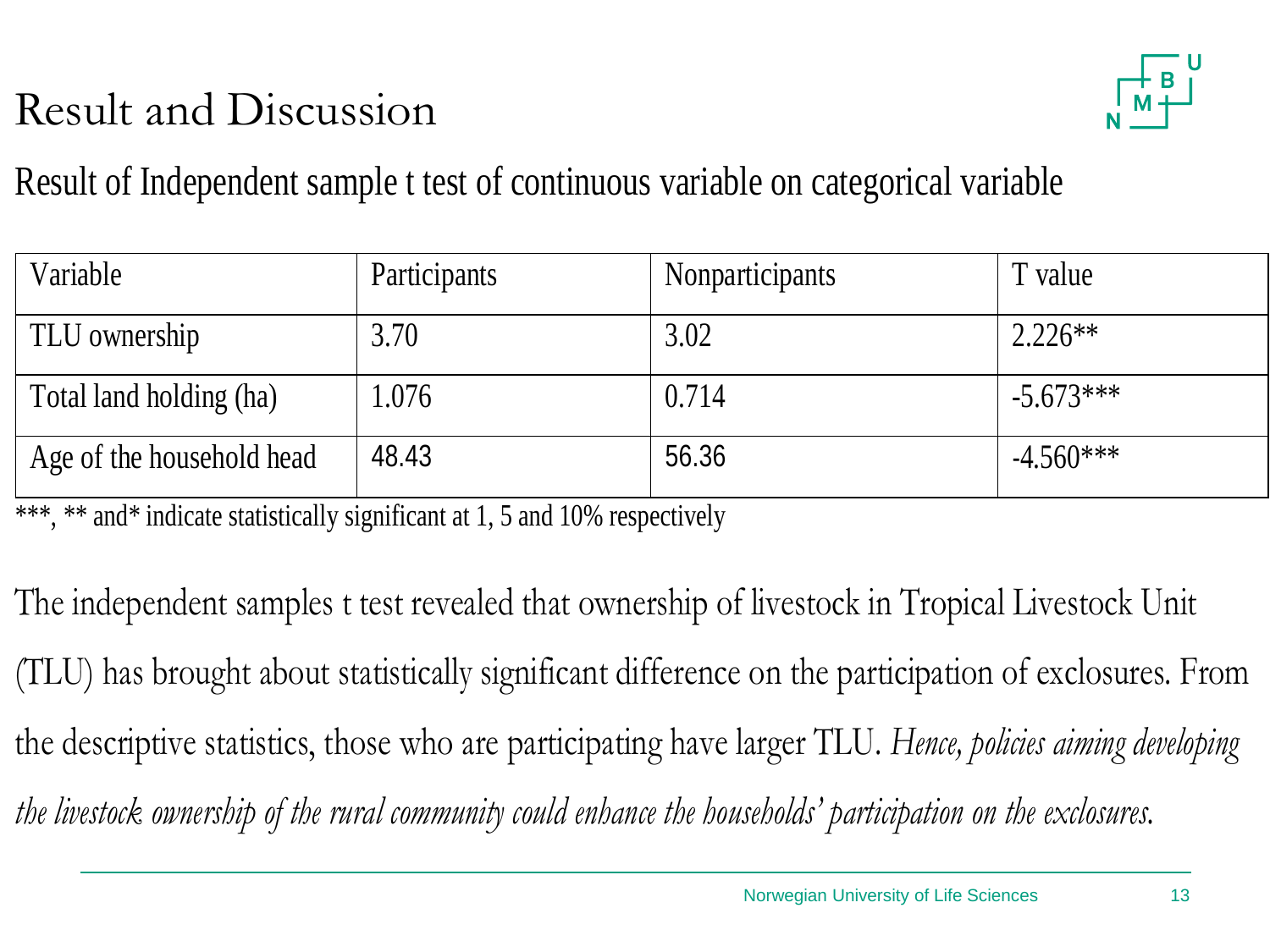#### Probit model on participation on the management of exclosures



| Variable                         | Coefficients | P Value     | Marginal effect |
|----------------------------------|--------------|-------------|-----------------|
| Constant                         | 0.710        | $0.043**$   |                 |
| Gender                           | 0.276        | 0.144       | 0.062           |
| Agehh                            | $-0.023$     | $0.000***$  | $-0.004$        |
| Total land holding (ha)          | 0.762        | $0.000$ *** | 0.158           |
| Number of house owned            | $-0.151$     | 0.093       | $-0.031$        |
| Getcredit                        | 0.175        | 0.312       | 0.036           |
| Benefitobtained                  | 0.264        | 0.134       | 0.058           |
| TLUowned                         | $-0.007$     | 0.860       | $-0.001$        |
| Radowned                         | 0.154        | 0.436       | 0.031           |
| Mobowned                         | $-0.274$     | 0.133       | $-0.055$        |
| Extension service                | 0.593        | $0.002***$  | 0.124           |
| Participation on forest training | $-0.506$     | 0.055       | $-0.123$        |
| Part. Agricultural Training      | 0.858        | $0.000$ *** | 0.199           |

\*\*\*, \*\* indicate statistically significant at 1, 5 and 10% respectively

Norwegian University of Life Sciences 14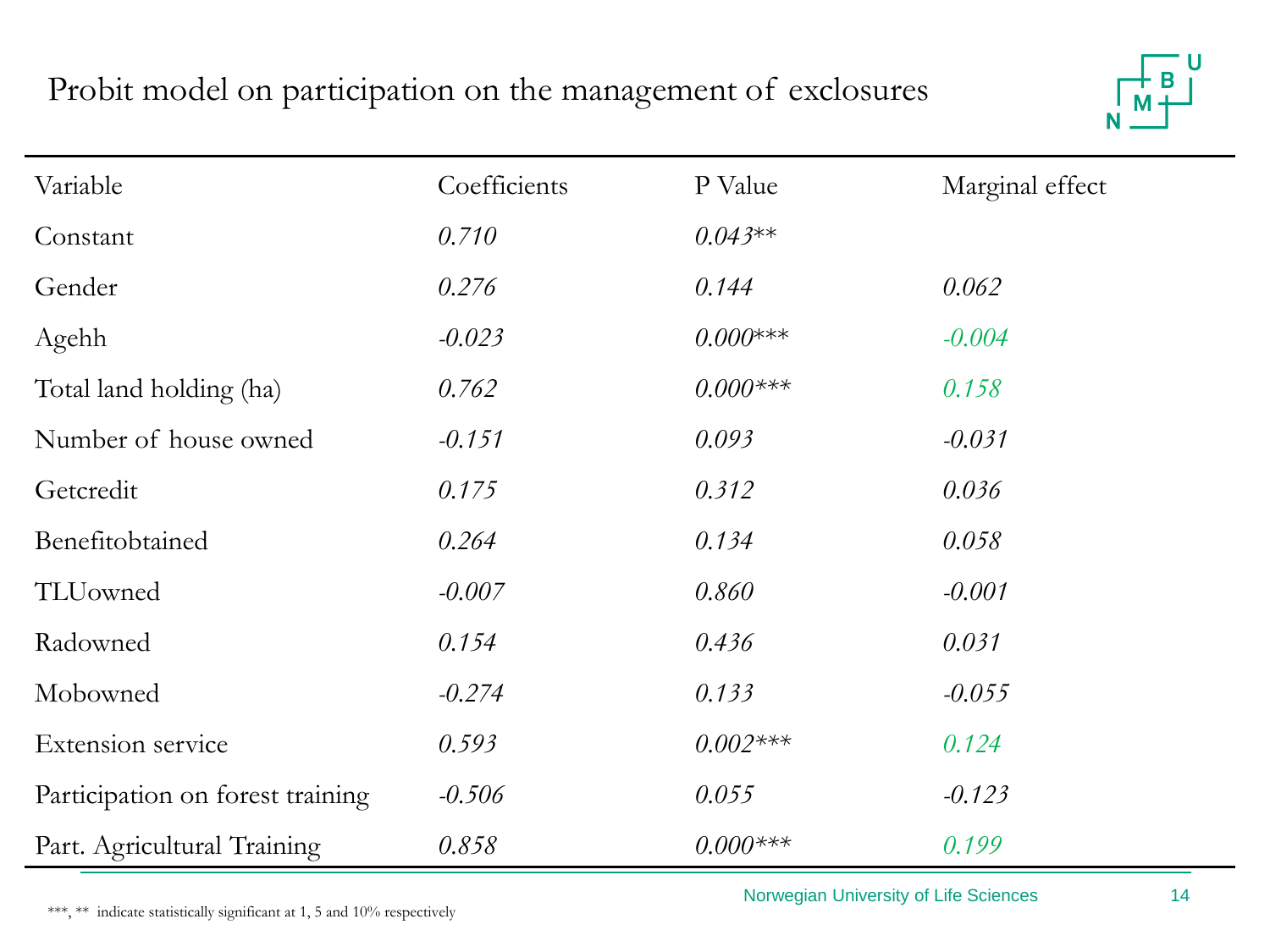

• The result revealed that the participation on agricultural training influences participation on the management of exclosures positively and statistically significant at less than 1 percent significance level.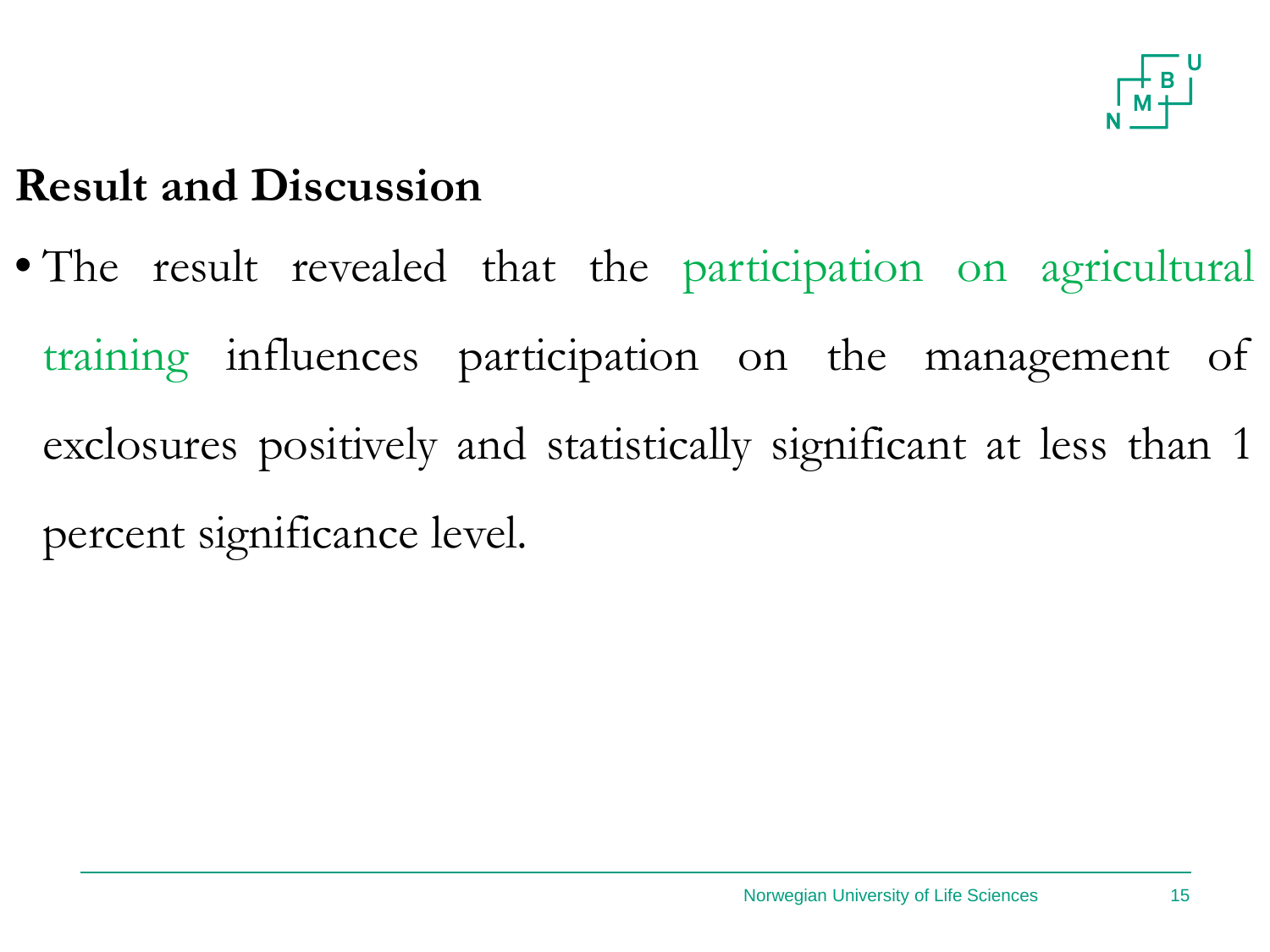

• The marginal effect explains that if the farm household is participating on the agricultural training then the probability of participation on the management of exclosures increases by 19.9 percent.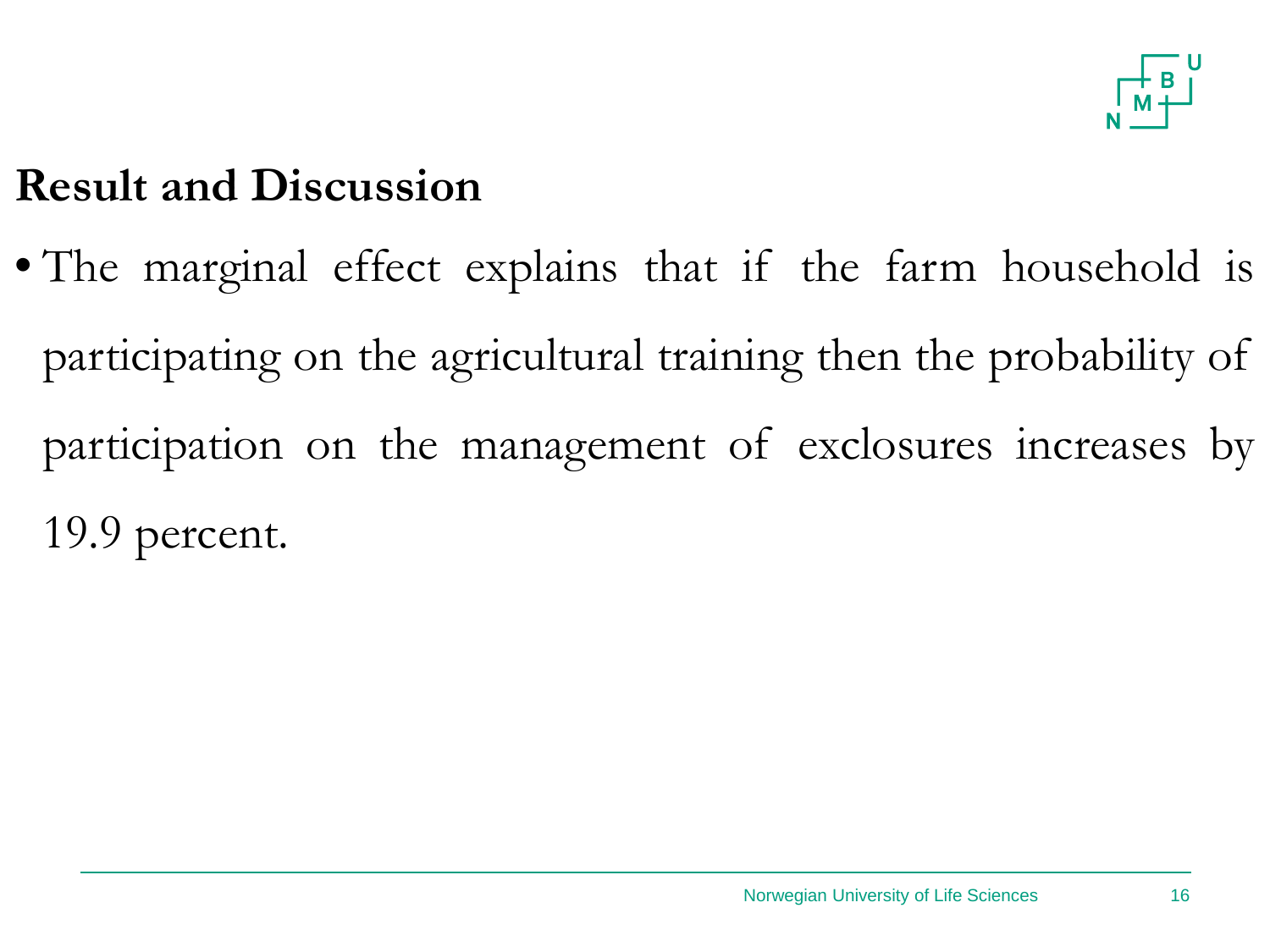

• This might be because of the fact that those who are getting agricultural training are developing the sense of ownership on the exclosure that in turn motivate them to participate on the management of exclosures.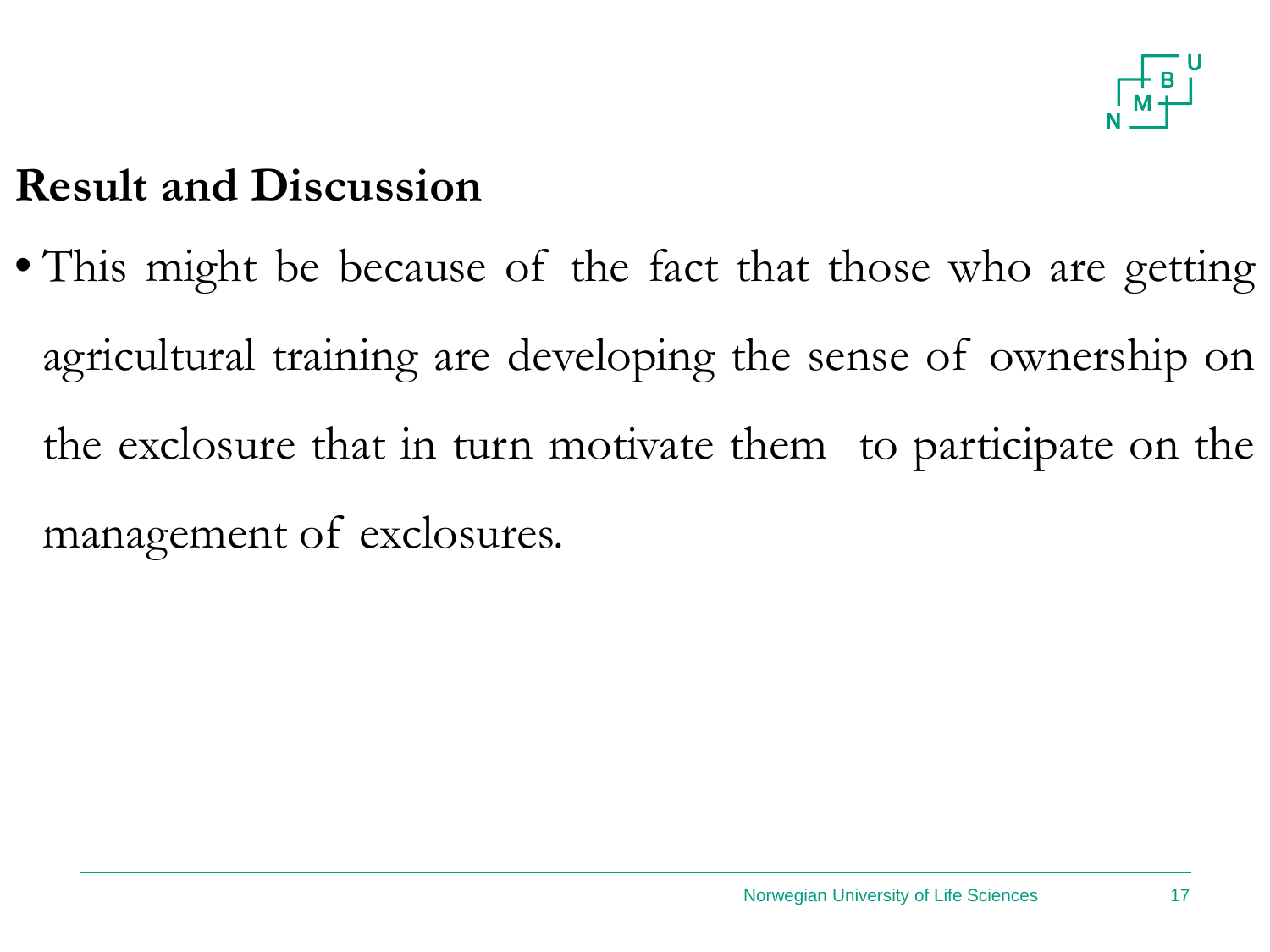

- Based on the probit model result, age of the household head influences participation on the management on exclosures negatively and statistically significant at less than 1 percent significance level.
- The marginal effect also confirmed that, if the age of the household increased by one year then the probability to participate decreases by 0.4 percent.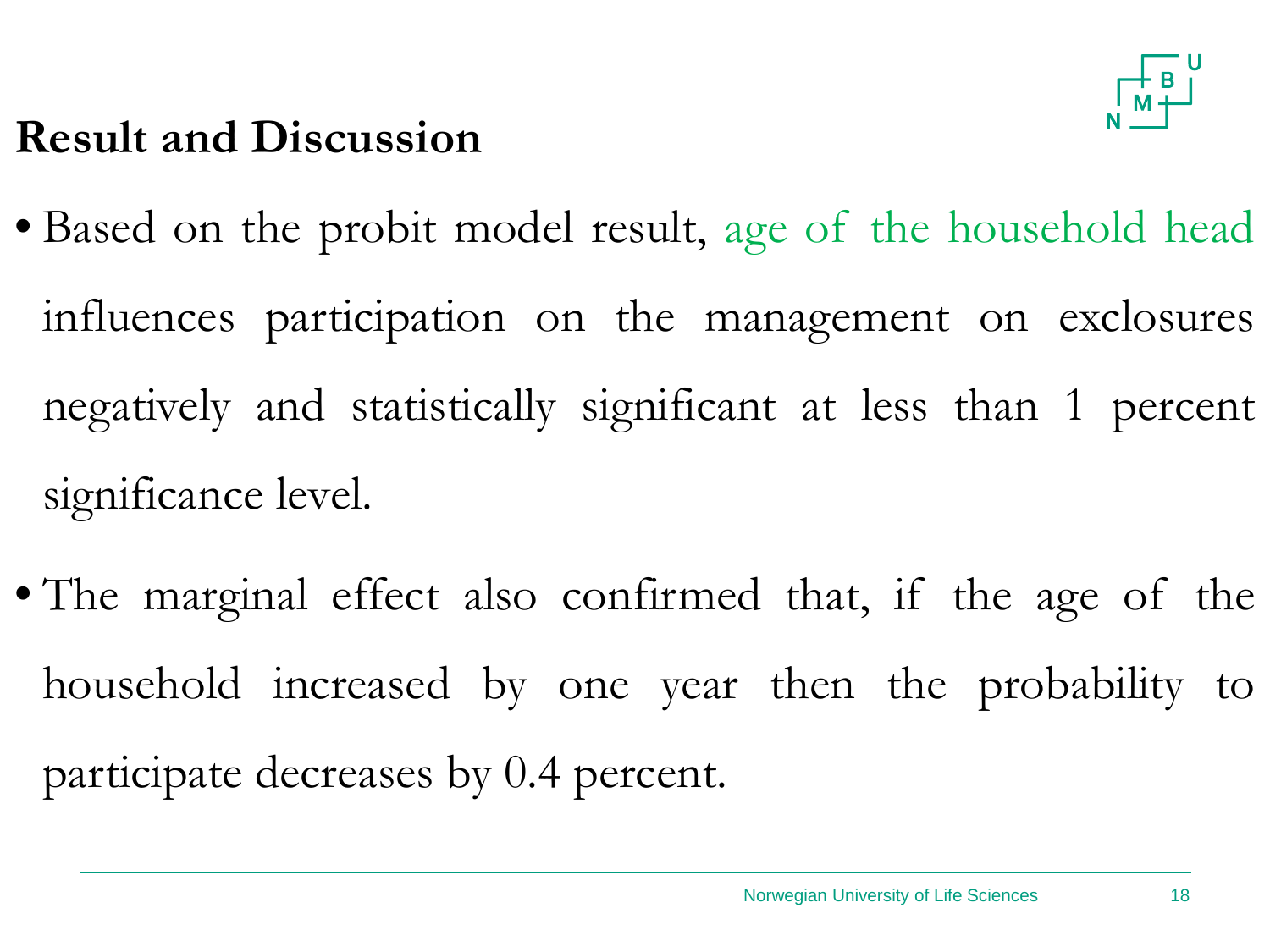

• This could be because of the fact that the older households have less education level that leads encourages them to participate on the management of exclosures.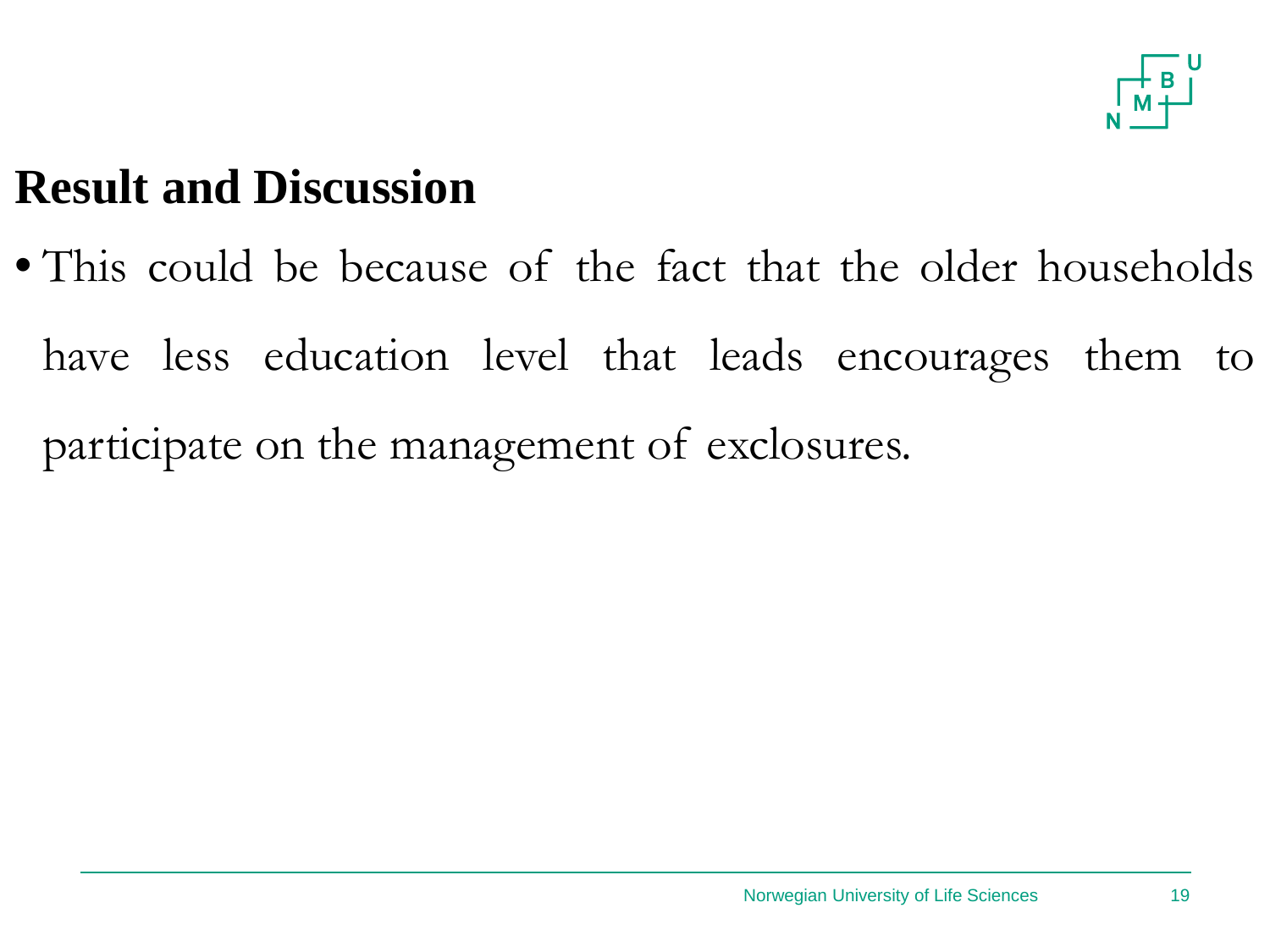

• Total land holding influences the participation on the management of exclosures positively and statistically significant at less than 1 percent significance level.

• The marginal effect also confirmed that, if the land holding increases by 1 hectare then the probability of participation increases by 15.8 percent.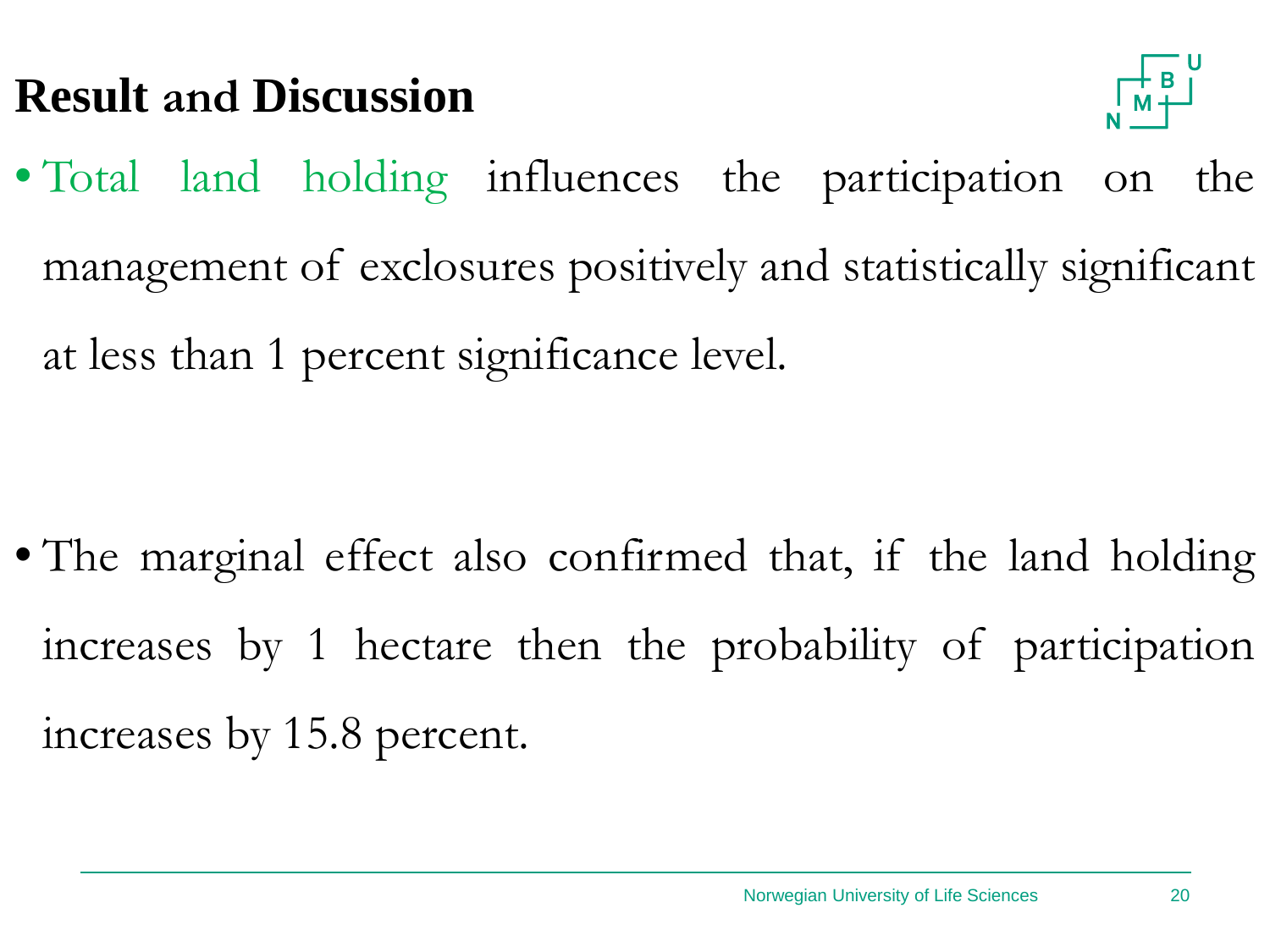

- This could be because of the reason that those who own large cultivated land can get good produce and they can get high crop income because of good rainfall availability and reduced erosion.
- Thus, they will tend to participate on the management of exclosures with the expectation of getting good rainfall and reducing flood problem.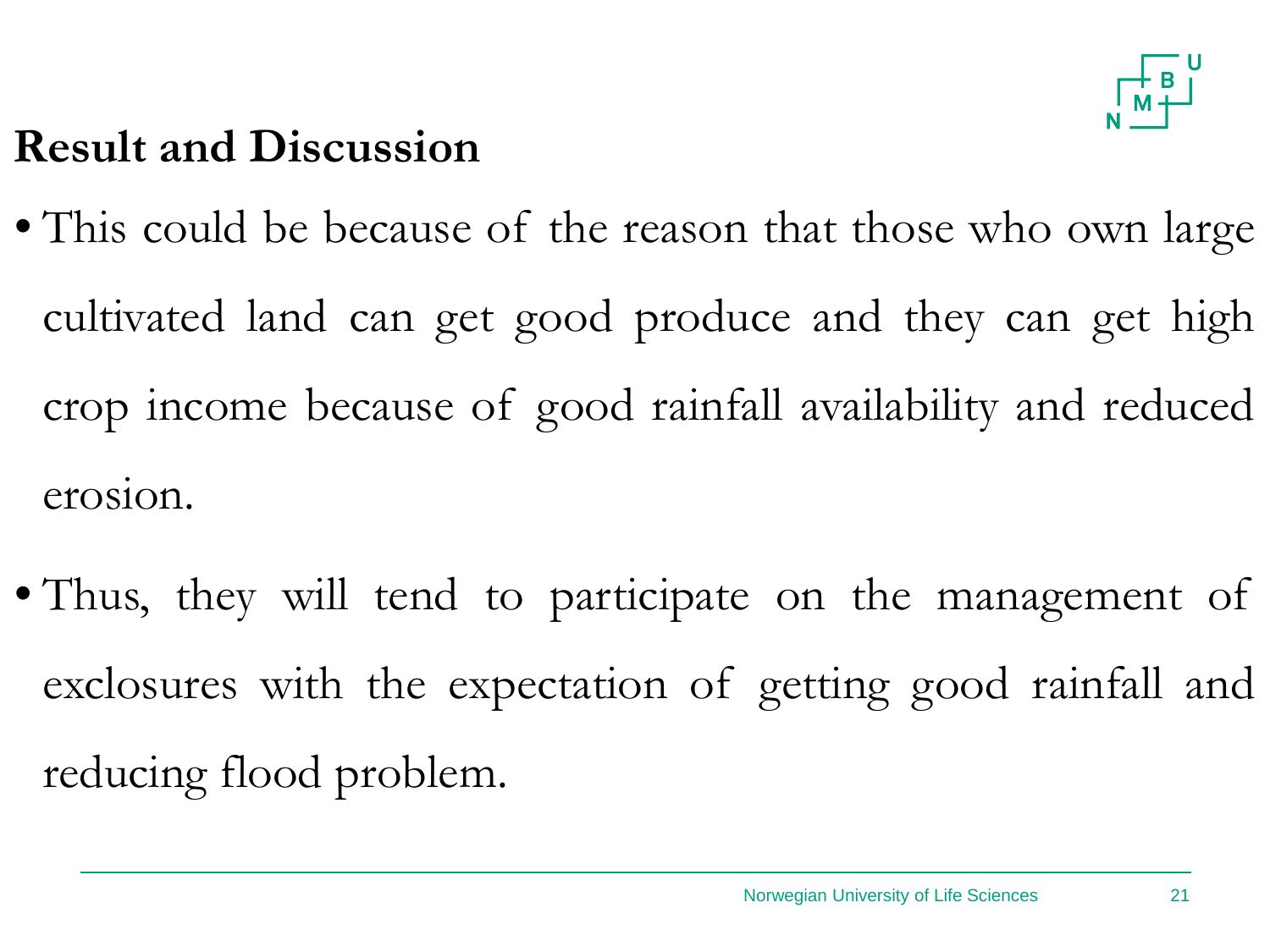

- Agricultural extension service provided by the natural resource management development influences participation on the exclosures positively and statistically significant at less than 1 percent significance level.
- The marginal effect result revealed that, if the household gets agricultural extension service then the probability of participation on the management of exclosures increases by 12.4 percent.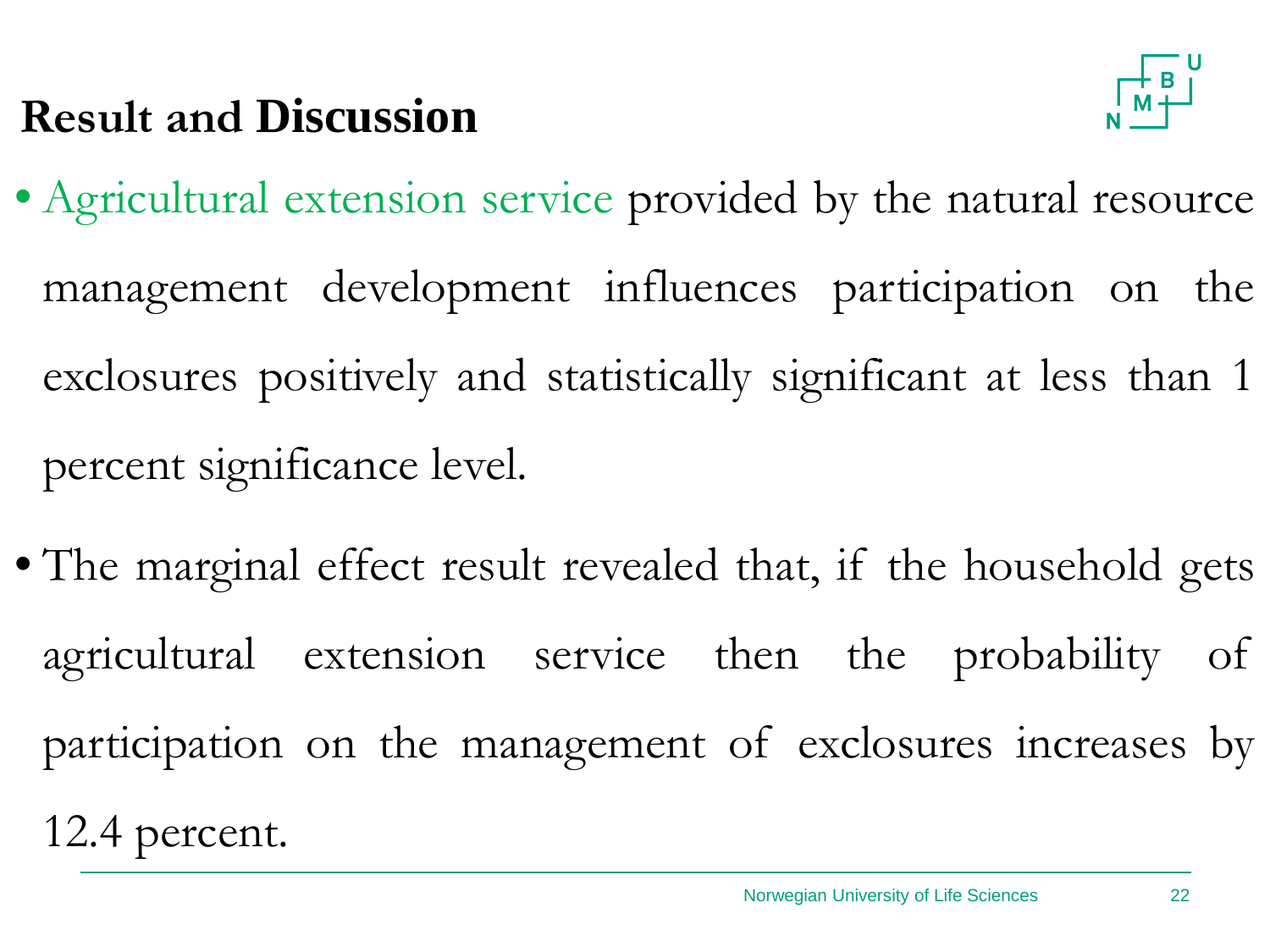

• This could be because of the fact that those who are getting agricultural extension services have good understanding on the importance of participation on the management of exclosures because of the lessons they got from the development agent.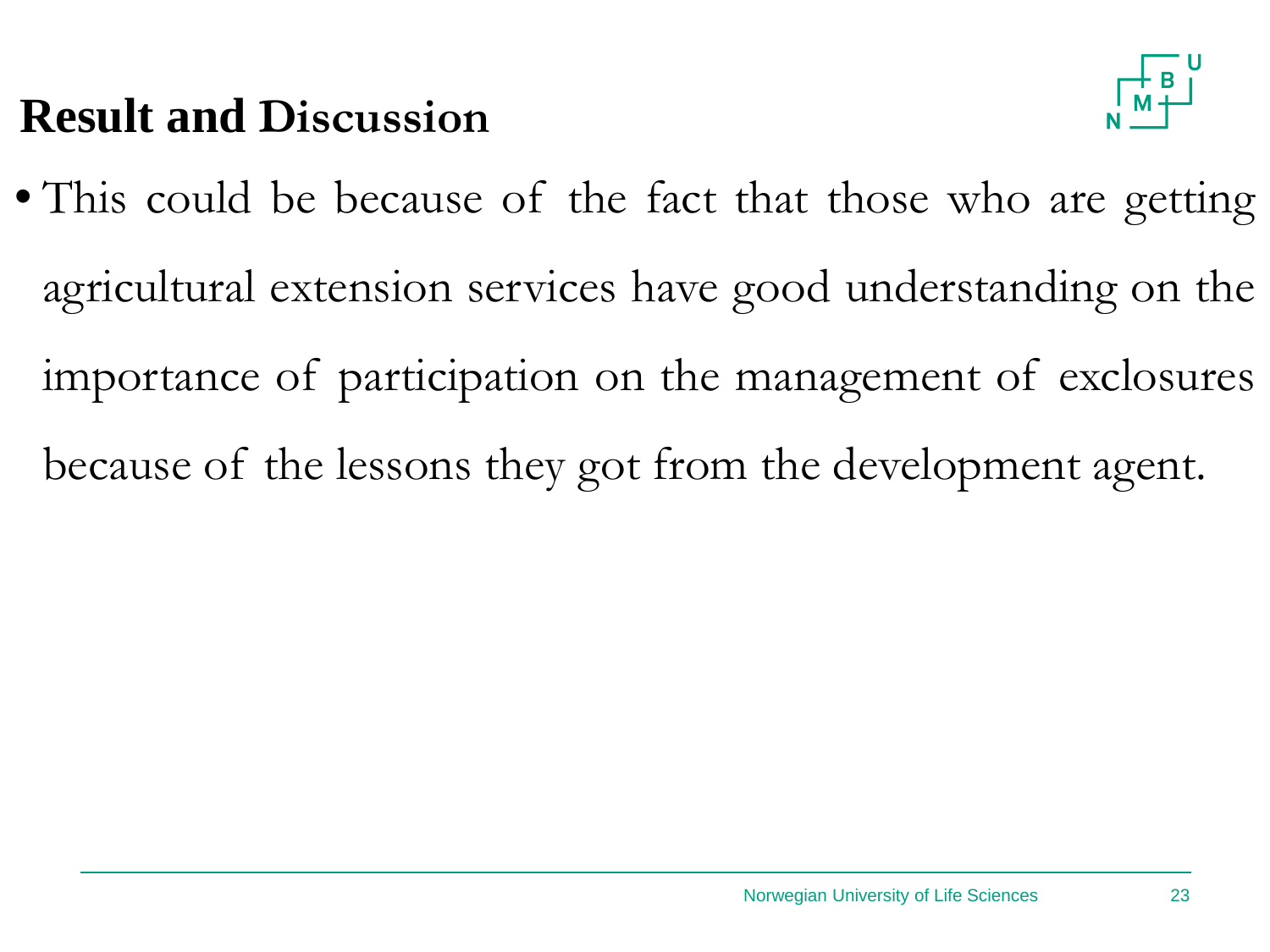### **Recommendation**



- Diffusion of the agricultural training to those who did get not trained could encourage them to develop interest on the management of exclosures*.* Therefore, diffusion of agricultural training should be considered as one element to enhance participation.
- Therefore, enhancing the awareness of old aged households to participation on exclosure management should be considered as an important issue.